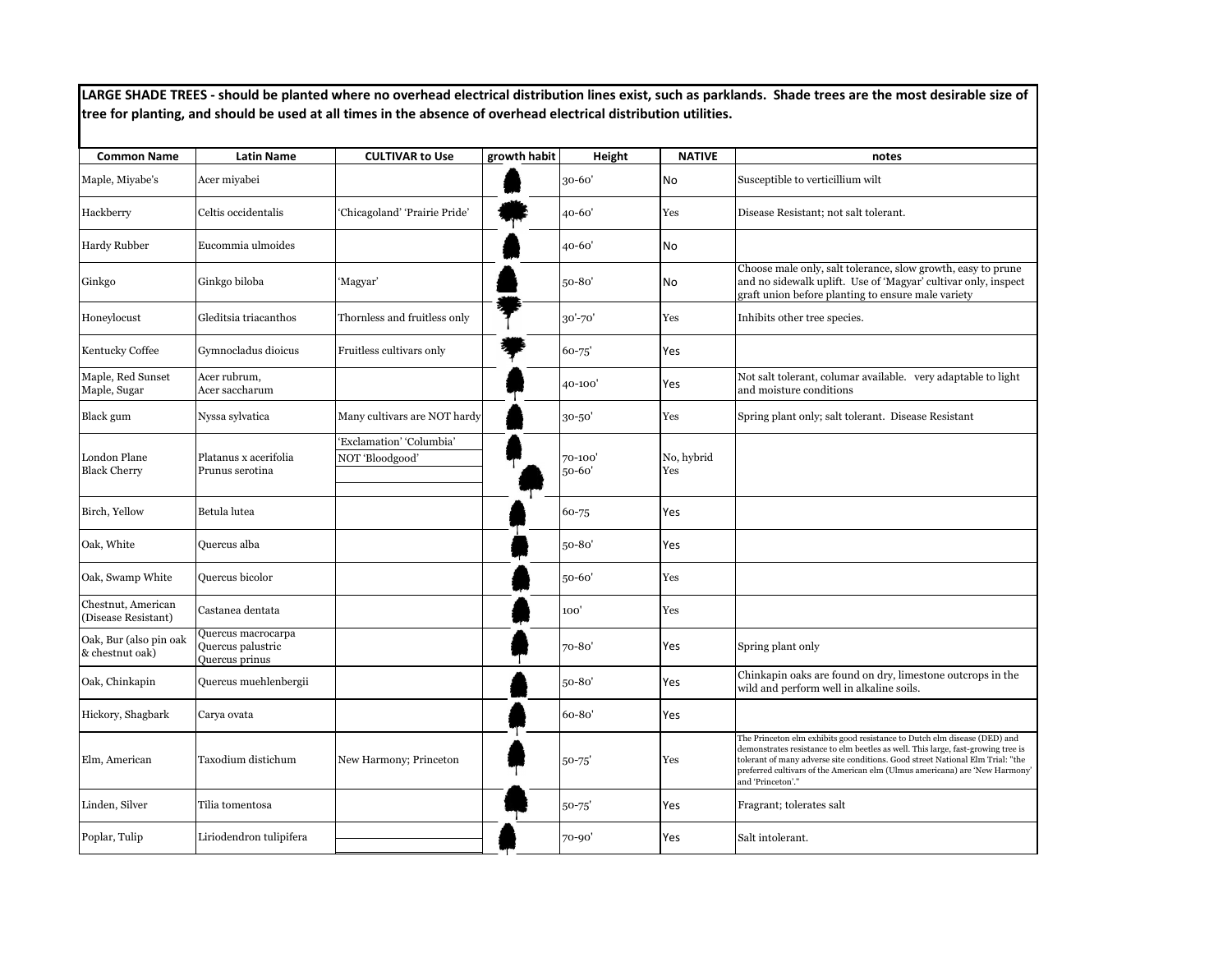| <b>Common Name</b>                         | <b>Latin Name</b>         | MEDIUM TREES - Do NOT plant under electrical distribution lines.<br>preferred cultivar                                                                     | growth habit |            |           | notes                                                                                                  |
|--------------------------------------------|---------------------------|------------------------------------------------------------------------------------------------------------------------------------------------------------|--------------|------------|-----------|--------------------------------------------------------------------------------------------------------|
| Maple, Hedge                               | Acer campestre            | Do NOT use cultivars,<br>straight species only                                                                                                             |              | $25 - 40'$ | No        | Susceptible to verticillium wilt                                                                       |
| Maple, Trident                             | Acer buergeranum          |                                                                                                                                                            |              | $20 - 30'$ | Yes       | tolerates drought and salt                                                                             |
| Serviceberry, Allegheny Amelanchier laevis |                           | 'Cumulus' or "Majestic'<br>'Robin Hill' fall color is red to<br>yellow., 'Lustre/<br>Rogers"Scarlet orange,<br>'Autumn Brilliance' Brilliant<br>red-orange |              | $20 - 30$  | Yes       |                                                                                                        |
| Serviceberry, Apple                        | Amelanchier x grandiflora | 'Autumn Brilliance'                                                                                                                                        |              | $20 - 30'$ | Yes       |                                                                                                        |
| Hornbeam, European                         | Carpinus betulus          | 'Fastigiata' 'Frans Fontaine'                                                                                                                              |              | $30 - 40'$ | <b>No</b> |                                                                                                        |
| Hornbeam, American                         | Carpinus caroliniana      | Musclewood                                                                                                                                                 |              | $20 - 35'$ | Yes       | (useful in full shade) not salt tolerant. Disease Resistant                                            |
| Sassafras                                  | Sassafras albidum         |                                                                                                                                                            |              | $30 - 50'$ | Yes       |                                                                                                        |
| Cherry, Sargent                            | Prunus sargentii          |                                                                                                                                                            |              | 40-50      | <b>No</b> | Sargent's cherry is one of the hardier, more adaptable and<br>attractive cherry trees for the Midwest. |
| Magnolia, Sweetbay                         | Magnolia virginiana       |                                                                                                                                                            |              | $20 - 25'$ | Yes       |                                                                                                        |
| Hophornbeam                                | Ostrya virginiana         |                                                                                                                                                            |              | 25-50      |           | Disease Resistant; sensitive to salt and drought                                                       |